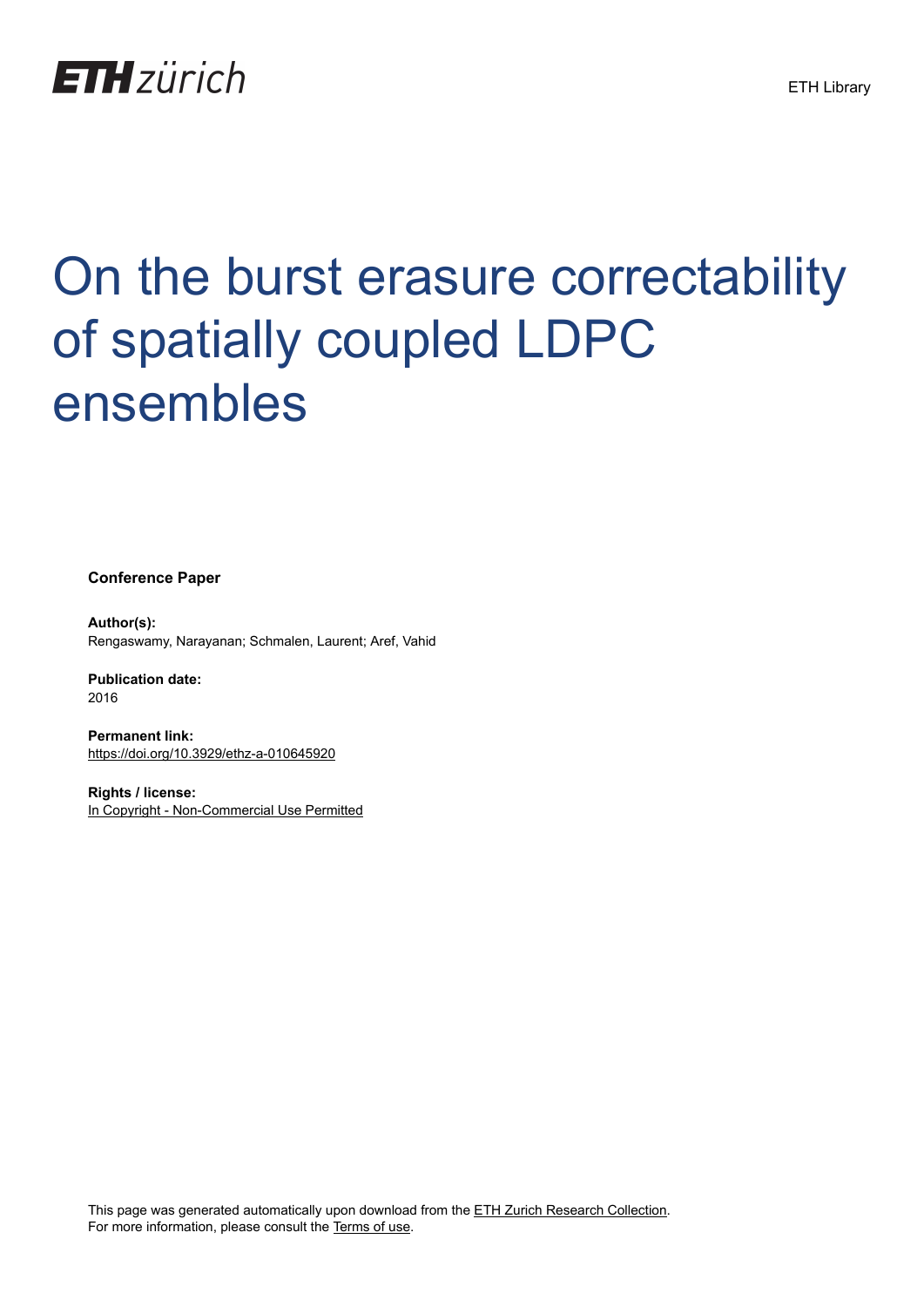# On the Burst Erasure Correctability of Spatially Coupled LDPC Ensembles

Narayanan Rengaswamy Department of Electrical and Computer Engineering Texas A&M University College Station, Texas 77840, USA Email: r narayanan 92@tamu.edu

*Abstract*—Spatially-Coupled LDPC (SC-LDPC) ensembles achieve the capacity of binary memoryless channels, asymptotically, under belief-propagation decoding. In this work, we are interested in the finite-length performance of these ensembles on binary channels with memory. We study the average performance of random regular SC-LDPC ensembles on single-bursterasure channels and provide tight bounds for the block erasure probability. Further, we show the effect of expurgation on the performance by analyzing the minimal stopping sets.

#### I. INTRODUCTION

Low-density parity-check (LDPC) codes are widely used due to their outstanding performance under low-complexity belief propagation (BP) decoding. However, an error probability exceeding that of maximum-a-posteriori (MAP) decoding has to be tolerated with (sub-optimal) BP decoding. Recently, it has been empirically observed for spatially coupled LDPC (SC-LDPC) codes—first introduced by Jiminez Felström and Zigangirov as convolutional LDPC codes [1]—that the BP performance of these codes can improve dramatically towards the MAP performance of the underlying LDPC code under many different settings and conditions, e.g. [2]. This phenomenon, termed *threshold saturation*, has been proven rigorously in [3], [4]. In particular, the BP threshold of a coupled LDPC ensemble tends to its MAP threshold on any binary memoryless symmetric channel (BMS).

Besides their excellent performance on the BEC and AWGN channels, much less is known about the burst error correctability of SC-LDPC codes. In [5], the authors consider SC-LDPC ensembles over a block erasure channel (BLEC) where the channel erases complete spatial positions instead of individual bits. This block erasure model mimics block-fading channels frequently occurring in wireless communications. The authors give asymptotic lower and upper bounds for the bit and block erasure probabilities obtained from density evolution. In [6], the authors construct protograph-based codes that maximize the correctable burst lengths, while the authors in [7] apply interleaving (therein denoted band splitting) to a protographbased SC-LDPC code to increase the correctable burst length.

Laurent Schmalen and Vahid Aref Alcatel-Lucent Bell Labs Stuttgart 70435, Germany Email: {laurent.schmalen,vahid.aref}@alcatel-lucent.com

If windowed decoding is used, this approach results in an increased required window length and thus complexity. Recently, it has been shown that protograph-based LDPC codes can increase the diversity order of block fading channels and are thus good candidates for block erasure channels [8], [9]; however, they require large syndrome former memories if the burst length becomes large.

In this paper, we consider the  $(d_v, d_c, w, L, M)$  code ensemble introduced in [3] and derive tight lower bounds on the correctability of a long burst of erasures. First, we consider the case when a complete spatial position is erased and then generalize the expression to the case where the burst can occur at any position within a codeword. We show that estimating the capability of correcting long burst erasures reduces to the problem of finding small stopping sets in the code structure. Also, we demonstrate that if we properly expurgate the ensemble, then a random code from the ensemble has very good average burst erasure capabilities. We focus on the general  $(d_v, d_c, w, L, M)$  code ensemble as the common protographbased approach contains unavoidable small stopping sets in each spatial position, which are not recoverable if erased [10].

# II. PRELIMINARIES

# *A. The Regular*  $(d_v, d_c, w, L, M)$  *SC-LDPC Ensemble*

We now briefly review how to sample a code from a random regular  $(d_v, d_c, w, L, M)$  SC-LDPC ensemble [3]. We first lay out a set of positions indexed from  $z = 1$  to L on a *spatial dimension*. At each spatial position (SP), z, there are M variable nodes (VNs) and  $M\frac{d_v}{d_c}$  check nodes (CNs), where  $M \frac{d_v}{d_c} \in \mathbb{N}$  and  $d_v$  and  $d_c$  denote the variable and check node degrees, respectively. Let  $w > 1$  denote the smoothing (coupling) parameter. Then, we additionally consider  $w - 1$ sets of  $M\frac{d_v}{d_c}$  CNs in SPs  $L+1, \ldots, L+w-1$ . Every CN is assigned with  $d_c$  "sockets" and made to impose an even parity constraint on its  $d_c$  neighboring VNs. Each VN in SP z is connected to  $d_v$  CNs in SPs  $z, \ldots, z + w - 1$  as follows: each of the  $d<sub>v</sub>$  edges of this VN is allowed to randomly and uniformly connect to any of the  $wMd<sub>v</sub>$ , sockets arising from the CNs in SPs  $z, \ldots, z + w - 1$ , such that parallel edges are avoided in the resultant bipartite graph. This graph represents the code so that we have  $n = LM$  code bits, over L SPs.

This work was conducted while N. Rengaswamy was visiting Bell Labs as a research intern funded by a scholarship of the DAAD-RisePro programme. The work of L. Schmalen was funded by the German Government in the frame of the CELTIC+/BMBF project SASER-SaveNet.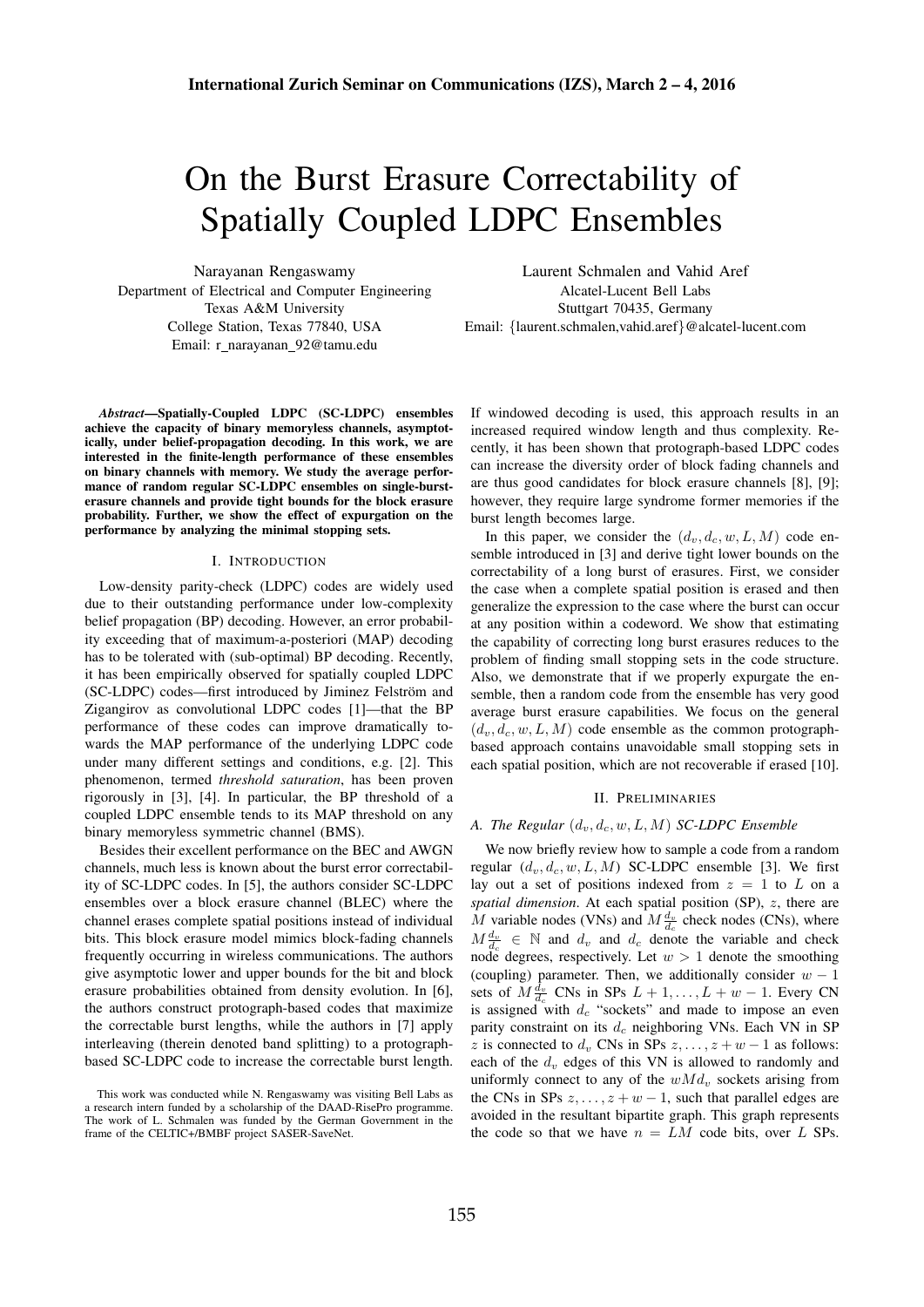Because of additional check nodes in SPs  $z > L$ , the code rate  $r = 1 - \frac{d_v}{d_c} - \delta$ , where  $\delta = O(\frac{w}{L})$ . Throughout this paper, we assume that  $d_v \geq 3$  and  $wM > 2(d_v + 1)d_c$ .

#### *B. Single-Burst-Erasure Channel Models*

We introduce two channel models for computing the burst erasure recoverability. First, the *Single Position Burst Channel* (SPBC) erases all  $M$  VNs of exactly one SP in the transmitted codeword and leaves all other bits undisturbed.

The second model is the more general *Random Burst Channel* (RBC) whose burst pattern is denoted by  $RBC(\ell,s,b)$ where  $s \in \{1, \ldots, M\}$  is the starting bit index of the burst in SP  $\ell \in \{1, \ldots, L\}$ , indicating the offset from the first VN of the SP  $\ell$ , and  $b$  is the length of the burst. Note that in general  $0 < b < (L-\ell)M-s$ . As for the SPBC, all VNs in the random burst are erased while all other VNs are received correctly. We sometimes omit the SP  $\ell$  when referring to the RBC for the following reason: neglecting boundary effects in the limit of large enough L, all SPs are structured identically. With some abuse of terminology, we will use the same notation to refer to the channel itself, rather than the burst introduced by it.

While multiple models exist for a correlated erasure channel, like the Gilbert-Elliott model used in [6], we use this model because it is sufficient to describe the scenarios that we consider: for instance, the SPBC can be used to model a slotted-ALOHA multiple access scheme where each user transmits an SC-LDPC codeword over L time slots, but one SP might be erased in the case of a collision. Additionally, long burst erasures might occur in block fading scenarios, or in optical communications with, e.g., polarization dependent loss, where long burst erasures are common. Another scenario is optical storage, where long erasure bursts may occur as well.

# III. ERROR ANALYSIS ON THE SPBC

Let  $P_{\rm B}^{\rm SPBC}(d_v, d_c, w, L, M)$  denote the average block erasure (decoding error) probability of the  $(d_v, d_c, w, L, M)$ ensemble on the SPBC under BP decoding, i.e., the probability that the iterative decoder fails to recover the codeword. For large enough  $M$ , size-2 stopping sets (each of which also form a codeword) are the dominant structures in the graph that cause the BP decoder to fail [10]. *Stopping sets* are subsets A of the VNs such that every neighbor of the VNs in A connects to A at least twice [11, Def. 3.138]. A *minimal stopping set* is one which does not contain a smaller size non-empty stopping set within itself. Hence, the number of size-2 stopping sets per SP, denoted  $\mathbb{N}_2^{\text{SP}}$ , is a good starting point for analyzing the performance of the ensemble. We have

$$
P_{\rm B}^{\rm SPEC} = \text{Prob} \left[ \text{At least one stopping set in a SP} \right]
$$
  
\n
$$
\geq \text{Prob} \left[ \mathbb{N}_2^{\rm SP} \geq 1 \right]
$$
  
\n
$$
\leq \frac{(\text{a})}{\mathbb{E}[\mathbb{N}_2^{\rm SP}]^2} \left( \frac{b}{2} \right) \mathbb{E}[\mathbb{N}_2^{\rm SP}] \left( 1 - \frac{M^2}{(\frac{w}{d_c}M - 3)^{d_v}} \right)
$$
  
\n
$$
= \mathbb{E}[\mathbb{N}_2^{\rm SP}] \left( 1 - O\left(\frac{1}{M^{d_v - 2}} \right) \right) \approx \mathbb{E}[\mathbb{N}_2^{\rm SP}] = \lambda_{\rm SP}, \text{ (1)}
$$



Fig. 1. A size-2 stopping set from a  $(3, 6)$  random ensemble. CNs  ${c_1, c_2, c_3}$  and VNs  ${v_1, v_2}$  have been labeled for convenience. CNs have been expanded to show all their  $d_c = 6$  sockets. The solid edges indicate definite connections and the dashed edges complete one configuration to form a stopping set. Parallel edges are not allowed in the ensemble.

where  $(a)$  is the application of the second moment method and (b) can be shown as follows: Define  $U_{ij} = 1$  if VNs i and j form a stopping set, otherwise  $U_{ij} = 0$ . Then  $\mathbb{N}_2^{\text{SP}}$  $\sum$  $\frac{SP}{2}$  =  $1 \le i < j \le M$  U<sub>ij</sub> where the summation is over all  $\binom{M}{2}$  pairs of VNs from a SP. We can see that  $\lambda_{\text{SP}} = \mathbb{E}[\mathbb{N}_2^{\text{SP}}] = \binom{M}{2}p$  where  $p = \mathbb{E}[U_{ij}]$  is the probability of forming a size-2 stopping set. Furthermore,

$$
\mathbb{E}\left[\mathbb{N}_{2}^{\mathbb{SP}^{2}}\right] = \mathbb{E}\left[\left(\sum_{1 \leq i < j \leq M} U_{ij}\right)^{2}\right] \\
= \sum_{1 \leq i < j \leq M} \mathbb{E}[U_{ij}^{2}] + \sum_{\substack{(i,j) \neq (k,l) \\ i < j, k < l}} \mathbb{E}[U_{ij}U_{kl}],
$$

where in the last step,  $\sum_{1 \leq i < j \leq M} \mathbb{E}[U_{ij}^2] = \binom{M}{2} p$  as  $U_{ij} \in$  $\{0, 1\}$  and the second term is over the remaining  $\binom{M}{2}$  ( $\binom{M}{2}$  – 1) combinations. Using some combinatorial arguments, we can show that  $\mathbb{E}[U_{ij}U_{kl}] = \mathbb{P}(U_{ij} = 1)\mathbb{P}(U_{kl} = 1|U_{ij} = 1) \leq$  $2p/{w^{M\frac{d_v}{d_c}-2d_v}}$  $\frac{\partial v}{\partial a}$  -2 $a_v$ ). As a result, we have

$$
\begin{aligned} \mathbb{E}\left[\mathbb{N}_2^{\mathrm{SP}}\right] &< \mathbb{E}[\mathbb{N}_2^{\mathrm{SP}}] \left(1+\frac{2\binom{M}{2}}{\binom{wM\frac{d_v}{d_c}-2d_v}{d_v}}\right) \\ &< \mathbb{E}[\mathbb{N}_2^{\mathrm{SP}}] \left(1+\frac{M^2}{\binom{w}{d_c}M-3)^{d_v}}\right) \end{aligned}
$$

which eventually implies (1). Note that following standard arguments [10], [11, Appendix C], we can also approximate the bound on  $P_{\rm B}^{\rm SPEC}$  by a Poisson distribution with mean  $\lambda_{\rm SP}$ , for a large  $M$ , so that

$$
P_{\rm B}^{\rm SPBC} \approx 1 - e^{-\lambda_{\rm SP}} \approx \lambda_{\rm SP}.
$$
 (2)

,

Both (1) and (2) are very tight when  $w \geq d_v$  (which is a prerequisite for constructing capacity-achieving codes [3]) as otherwise, we have observed that the contribution of larger stopping sets becomes non-negligible.

# *A. Calculation of* p

We now calculate the probability  $p$  of finding a size-2 stopping set within an SP of a code uniformly sampled from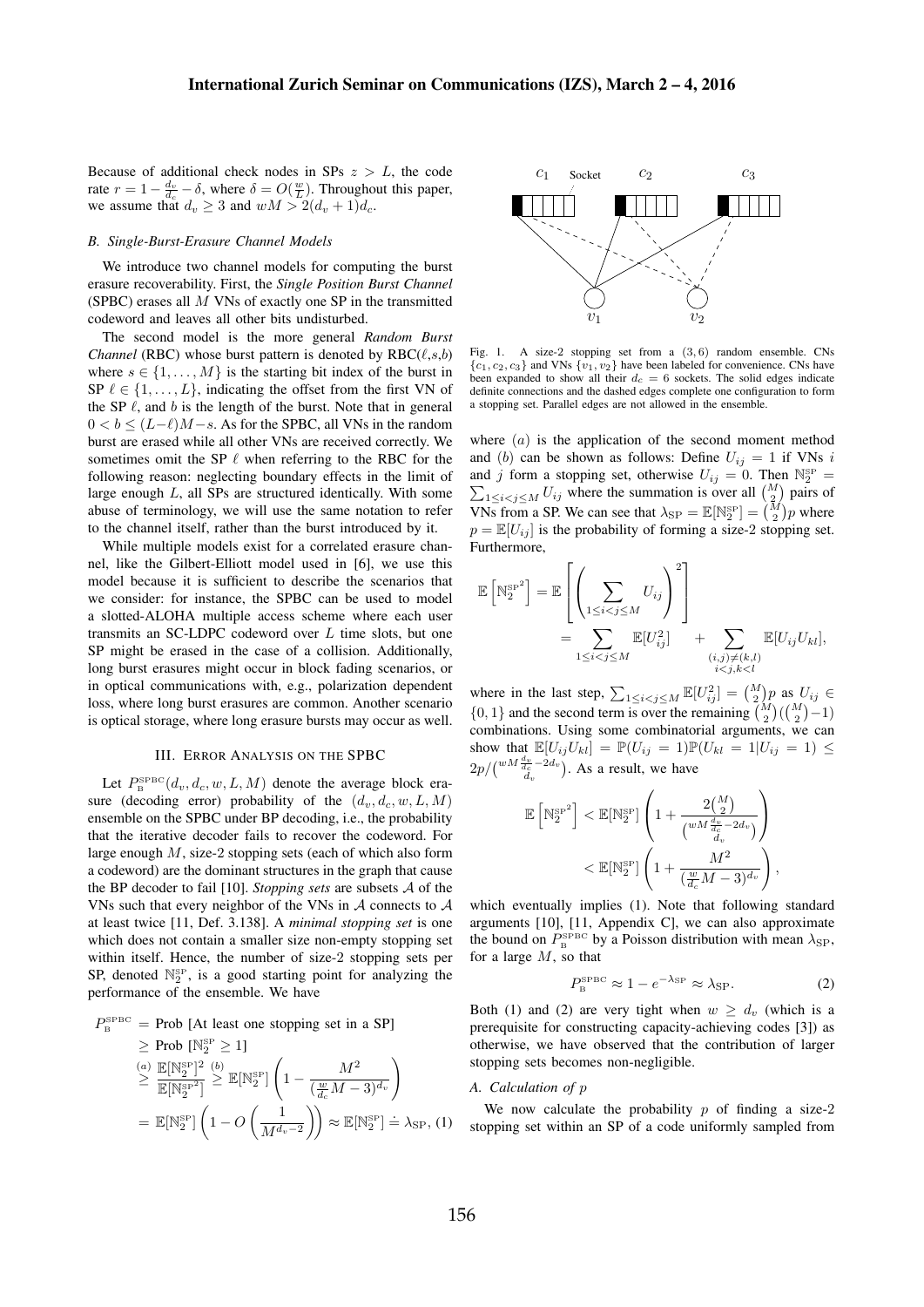

Fig. 2. Monte Carlo simulations on the SPBC with a (3, 6) random ensemble for  $w = 3$  and  $w = 4$ , along with their respective theoretical lower bound (1). The bound becomes tight very quickly with M.

an ensemble. As example, we randomly choose two VNs  $v_1$ and  $v_2$  from an SP of the  $(d_v = 3, d_v = 6, w, L, M)$  ensemble. First, we connect the  $d_v = 3$  edges of  $v_1$  to randomly chosen empty sockets of  $d_v$  distinct CNs as described in Section II-A. Let  $c_1, c_2, c_3$  denote the CNs adjacent to  $v_1$ . A stopping set (and in this case, also a low-weight codeword) is formed if and only if the edges of  $v_2$  are connected to the same CNs, i.e.,  $c_1$ ,  $c_2$ ,  $c_3$ . This situation is shown in Fig. 1: once we have assigned  $d_v$  CNs to  $v_1$ , we have  $d_c - 1 = 5$  free distinct sockets each for CNs  $c_1, c_2, c_3$ . Thus, the first edge of  $v_2$  has  $d_v(d_c - 1) = 15$  ways to attach to these sockets, the second edge has  $(d_v - 1)(d_c - 1) = 10$  ways and the last edge has  $(d_v - 2)(d_c - 1) = 5$  ways. In general, the edges of  $v_2$  can be connected to any of the  $wMd_v - d_v$  possible sockets.

By a counting argument, we can compute  $p = \frac{T_{ss}}{T}$  where  $T_{ss}$  is the total number of combinations by which the edges of  $v_2$  can form a stopping set with  $v_1$  and T is the total number of combinations by which the edges of  $v_2$  can be fit to the possible CN sockets without forming parallel edges.

Hence, for a general  $(d_v, d_c, w, M)$  ensemble we can calculate  $p = \frac{T_{ss}}{T}$  with

$$
T_{ss} = \prod_{i=0}^{d_v - 1} (d_v - i)(d_c - 1) = d_v! (d_c - 1)^{d_v},
$$
  
\n
$$
T = \sum_{i=0}^{d_v} \frac{(d_c - 1)^i d_v!}{(d_v - i)!} {d_v \choose i} \left[ \prod_{k=0}^{d_v - 1 - i} (wMd_v - (d_v + k)d_c) \right]
$$

For large  $M$ ,  $T$  can be well approximated by the dominating summand  $(i = 0)$  leading to

$$
p \approx \prod_{i=0}^{d_v - 1} \frac{(d_v - i)(d_c - 1)}{(wMd_v - (d_v + i)d_c)} \approx \frac{d_v!(d_c - 1)^{d_v}}{((wM - d_c)d_v)^{d_v}}.
$$
 (3)

We observe that  $\lambda_{SP} = \binom{M}{2} p \sim O(M^{2-d_v})$ .

# *B. Simulations*

We performed Monte-Carlo simulations where we randomly selected a spatial position from the middle of the graph (to avoid boundary effects) to be erased, for each transmitted codeword. At the receiver we performed BP decoding and averaged over the ensemble. We counted 1000 decoding failures for each  $M$  to assess the average block erasure probability  $P_{\rm B}^{\rm SPBC}$ . The simulation results for a (3,6) random ensemble with  $w = 3$  and  $w = 4$  are shown in Fig. 2 along with their respective lower bounds calculated using (1) and (3). We observe that the bound indeed becomes a good approximation for large  $M$ , since large-size stopping sets (larger than 2) vanish. The simulation curve is slightly unstable because counting 1000 failures is not enough to keep the sample variance small as  $P_{\rm B}^{\rm SPBC}$  decreases by  $O(M^{2-d_v})$ .

#### IV. ERROR ANALYSIS ON THE RBC

We now generalize our results to the RBC, where a burst can span multiple spatial positions and can be of arbitrary length. Besides the stopping sets within a single spatial position, we first have to derive an expression for stopping sets that span multiple SPs.

# *A. Size-*2 *Stopping Sets across Coupled SPs*

The results from Sec. III can be extended when the channel is a RBC, i.e., the burst occurs at arbitrary location and is of arbitrary length. This means that size-2 stopping sets formed across coupled SPs will also contribute to decoding failures. Hence, we will now calculate the probability that two VNs chosen each from two coupled spatial positions form a stopping set.

Let us first consider two VNs chosen from two adjacent SPs: w.l.o.g, call them  $v_1$  and  $v_2$  chosen from SPs 1 and 2, respectively. We immediately notice that the check positions adjacent to  $v_1$  are  $1, 2, ..., w$  and to  $v_2$  are  $2, 3, ..., w + 1$ . Hence, to form a stopping set,  $v_1$  should not have any edge connected to check position 1. This restricts the number of favorable constellations [3] for  $v_1$  to be  $(w - 1)^{d_v}$ . Using the same ideas as in Section III-A and restricting the constellations for  $v_1$ , we have

$$
p_{(1,2)} = \frac{(w-1)^{d_v}}{w^{d_v}} p,
$$

where  $p$  can be approximated by (3). This idea can now be extended to VNs chosen from positions  $(1, 3), (1, 4), \ldots, (1, w)$ by restricting the number of favorable constellations for  $v_1$ . Hereafter, we will refer to these as size-2  $(1, i)$ -stopping sets. Hence, a  $(d_v, d_c, w, L, M)$  ensemble can be completely characterized, for large enough  $M$ , by the vector

$$
\underline{p}(d_v, d_c, w, L, M) = (p_{(1,1)}, p_{(1,2)}, \dots, p_{(1,w)}) \qquad (4)
$$
  
with  $p_{(1,i)} = \left(\frac{w - (i-1)}{w}\right)^{d_v} p$ .

The average number of size-2 stopping sets of each type,  $\lambda_{(1,i)}$ , can be calculated as

$$
\lambda_{(1,1)} = \binom{M}{2} p_{(1,1)} = \lambda_{SP} \; ; \; \lambda_{(1,i)} = M^2 p_{(1,i)}, \quad (5)
$$

where  $i = 2, 3, \dots, w$ . Again, we see that  $\lambda_{(1,i)} \sim O(M^{2-d_v})$ .

.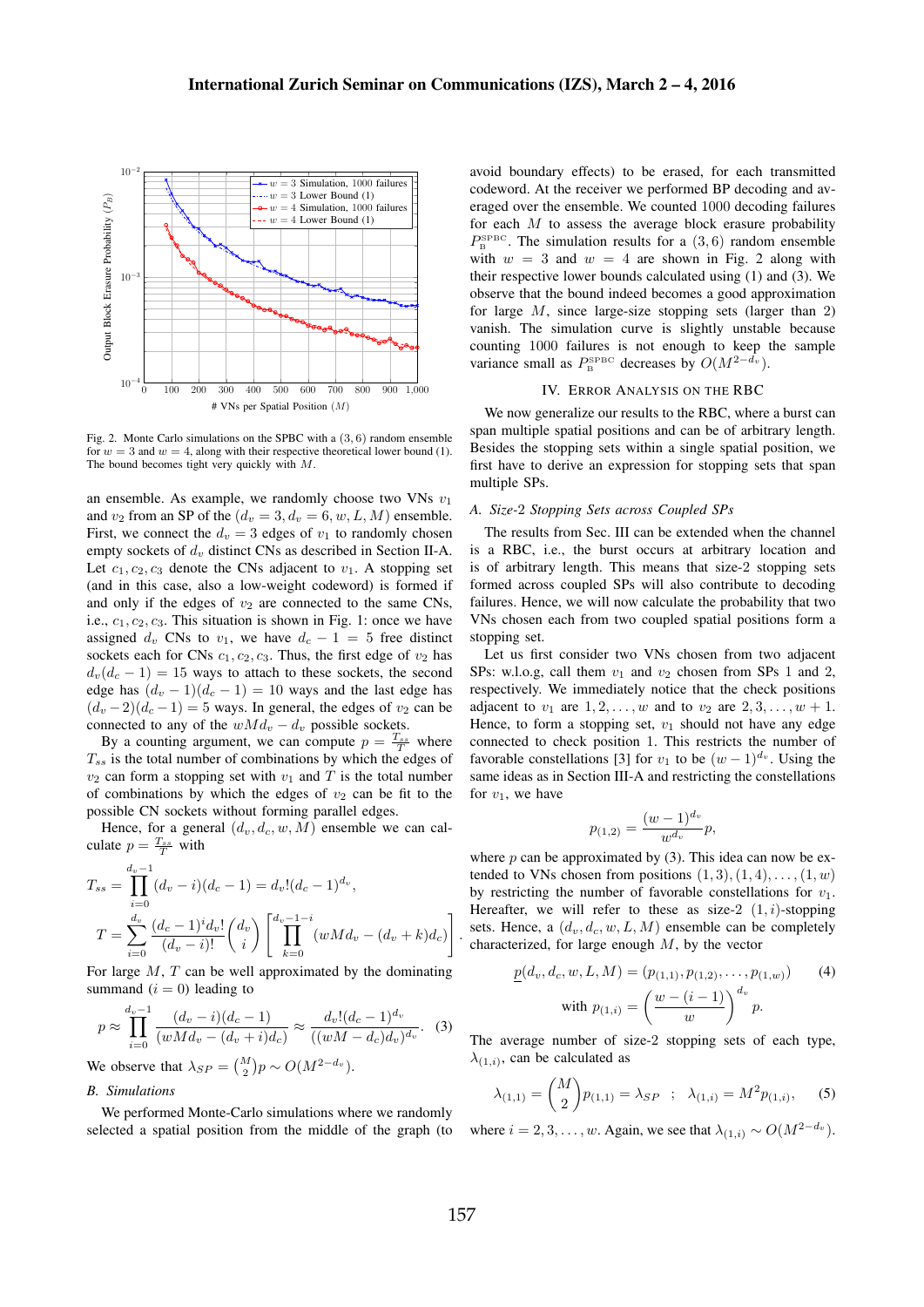

Fig. 3. Monte Carlo simulations for a  $(3, 6, 3, 20, M)$  random ensemble on the RBC with burst length  $b = 1.25M$ , along with the theoretical approximation (6).

#### *B. Performance on the RBC*

Now let us see the effect of  $RBC(s, b)$  on the ensemble in terms of the average block erasure probability,  $P_{\rm B}^{\rm RBC}$ . For keeping the expressions simple, let us assume in the example that  $w = 3$  and  $0 < b \le 2M$ . This means that the burst can span a maximum of 3 SPs. Applying the same argument as in Section III and assuming all values for s are equally likely,

$$
P_{\rm B}^{\rm RBC} \approx \sum_{s=1}^{M} \frac{1 - P_{(1,1)} P_{(2,2)} P_{(3,3)} P_{(1,2)} P_{(2,3)} P_{(1,3)}}{M}; (6)
$$

$$
P_{(k,k)} = 1 - {m_k \choose 2} p_{(1,1)} \quad \text{for } k = 1, 2, 3,
$$

$$
P_{(k,k+1)} = 1 - m_k m_{k+1} p_{(1,2)} \quad \text{for } k = 1, 2,
$$

$$
P_{(k,k+2)} = 1 - m_k m_{k+2} p_{(1,3)} \quad \text{for } k = 1,
$$

where  $m_1 = (M - s), m_2 = \min(b - m_1, M), m_3 =$  $(b - m_1 - m_2)$  are the lengths of the burst in each SP that it affects, progressing from left to right. If any of these lengths is zero, all probabilities involving that length are 1, i.e., the probability of forming no size-2 stopping sets involving the SP corresponding to this (zero) length is 1. For general  $w$  and longer bursts, this strategy can be extended for finding a very good approximation for the average block erasure probability for the ensemble.

To verify the tightness of (6), we again performed Monte-Carlo simulations and counted 1000 decoding failures for each M to assess the average block erasure probability  $P_{\rm B}^{\rm RBC}$ . For the sake of example, we fixed the burst length to be  $b = 1.25M$ . We selected a value for s, uniformly from  $\{1, \ldots, M\}$ , for each codeword. The simulation results for the  $(3, 6, 3, 20, M)$  ensemble are shown in Fig. 3 along with (6). We see that (6) is indeed a tight approximation.

# V. EFFECTS OF EXPURGATION

#### *A. Minimal Stopping Set Size*

As the performance is mainly dominated by size-2 stopping sets, we can improve the burst erasure correction capability



Fig. 4. A size-4 stopping set from an expurgated  $(3, 6, w, L, M)$  random ensemble. CNs  $\{c_1, c_2, c_3, c_4, c_5, c_6\}$  and VNs  $\{v_1, v_2, v_3, v_4\}$  have been labeled for convenience. The solid edges indicate definite connections and the dashed edges complete one configuration to form a stopping set. Parallel edges are not allowed in the ensemble.

by expurgating the ensemble and thereby removing all small stopping sets. Observing that a size-2 stopping set, as shown in Fig. 1, is built around 4-cycles, we can reduce the size of the minimal stopping sets by removing small cycles from the graph. For example, increasing the girth of the graph to 6 leads to minimal stopping sets (i.e., of smallest size) of size  $d_v + 1$  [12].

#### *B. Performance on the SPBC*

We can use the same approach as in Section III-A to calculate the probability of occurrence of the stopping set shown in Fig. 4 within a spatial position of a code sampled uniformly from the ensemble. Once again we have  $p = \frac{T_{ss}}{T}$ , where  $T_{ss}$  is the total number of combinations of the edges of  $v_1, v_2, v_3, v_4$  that form a stopping set and T is the total number of combinations by which these edges can fit to the available CN sockets. Since  $T$  is the total number of combinations in which the edges of  $(d_v + 1)$  VNs can be assigned to sockets ensuring no 4-cycles, we can again approximate it by its dominant term as

$$
T \approx \prod_{j=0}^{d_v(d_v+1)-1} (wMd_v - jd_c).
$$

For a general  $(d_v, d_c, w, M)$  random ensemble, the expression for  $T_{ss}$  can be calculated as

$$
T_{ss} = \prod_{i=0}^{d_v} \left[ \prod_{j=1}^i j(d_c - 1)(d_v - i + 1) \right]
$$
  
 
$$
\times \left[ \prod_{k=\sum_{m=0}^{i-1} (d_v - m)}^{i-1} (wMd_v - kd_c) \right] {d_v \choose i}.
$$

It can be verified that the last value for  $k$  in the above expression is  $k = \frac{d_v(d_v+1)}{2} - 1$ . Then, we can simplify and rearrange the expression as

$$
T_{ss} = T_{1/2} \prod_{i=1}^{d_v} [(d_c - 1)(d_v - i + 1)]^i \frac{d_v!}{(d_v - i)!},
$$